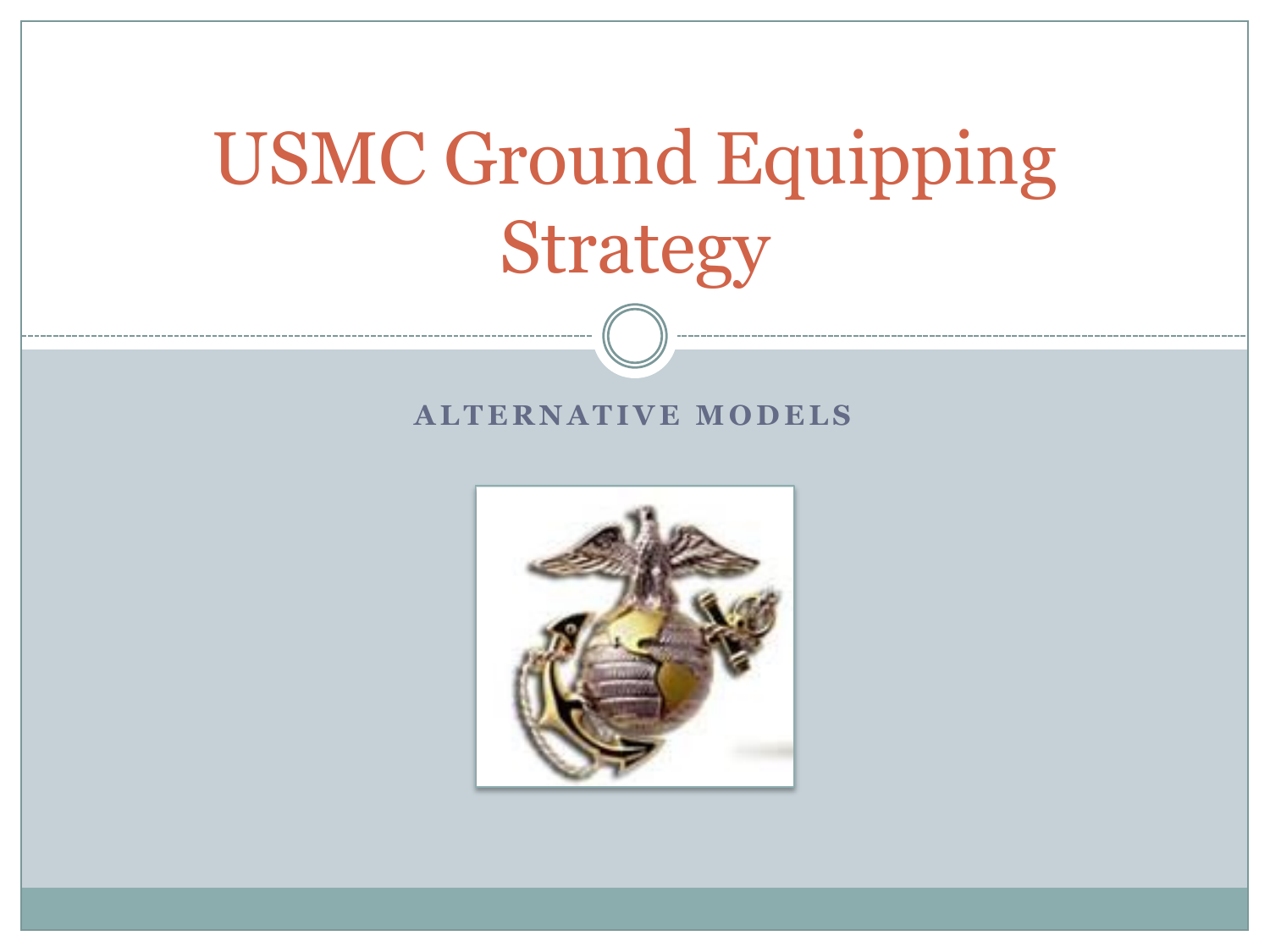

### What's the "right" requirement?

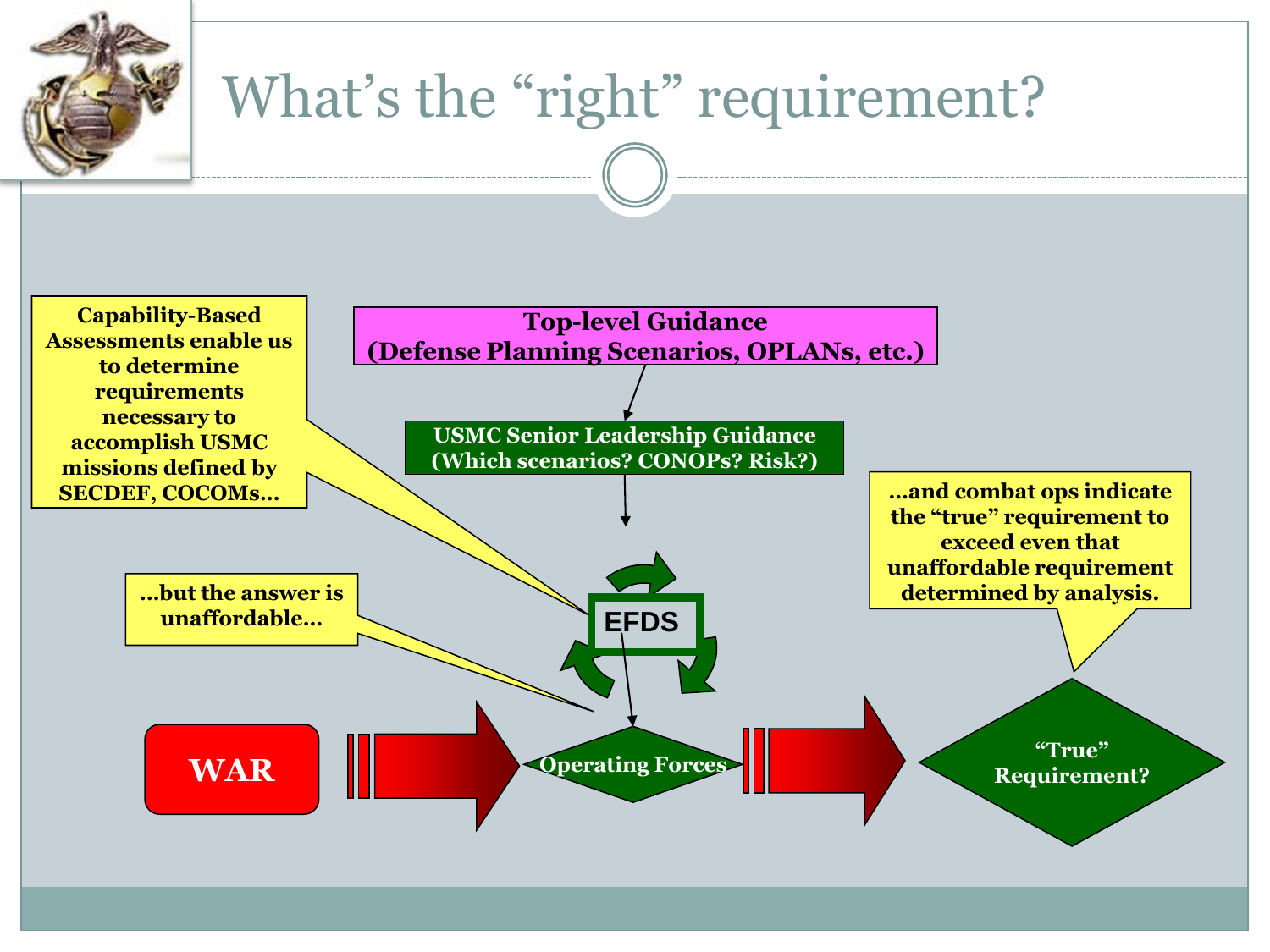

## Why an alternate equipping model?

- **Reduce costs**
- **Increase readiness**



**Maintain operational flexibility**

#### *Most ready when the Nation is least ready…*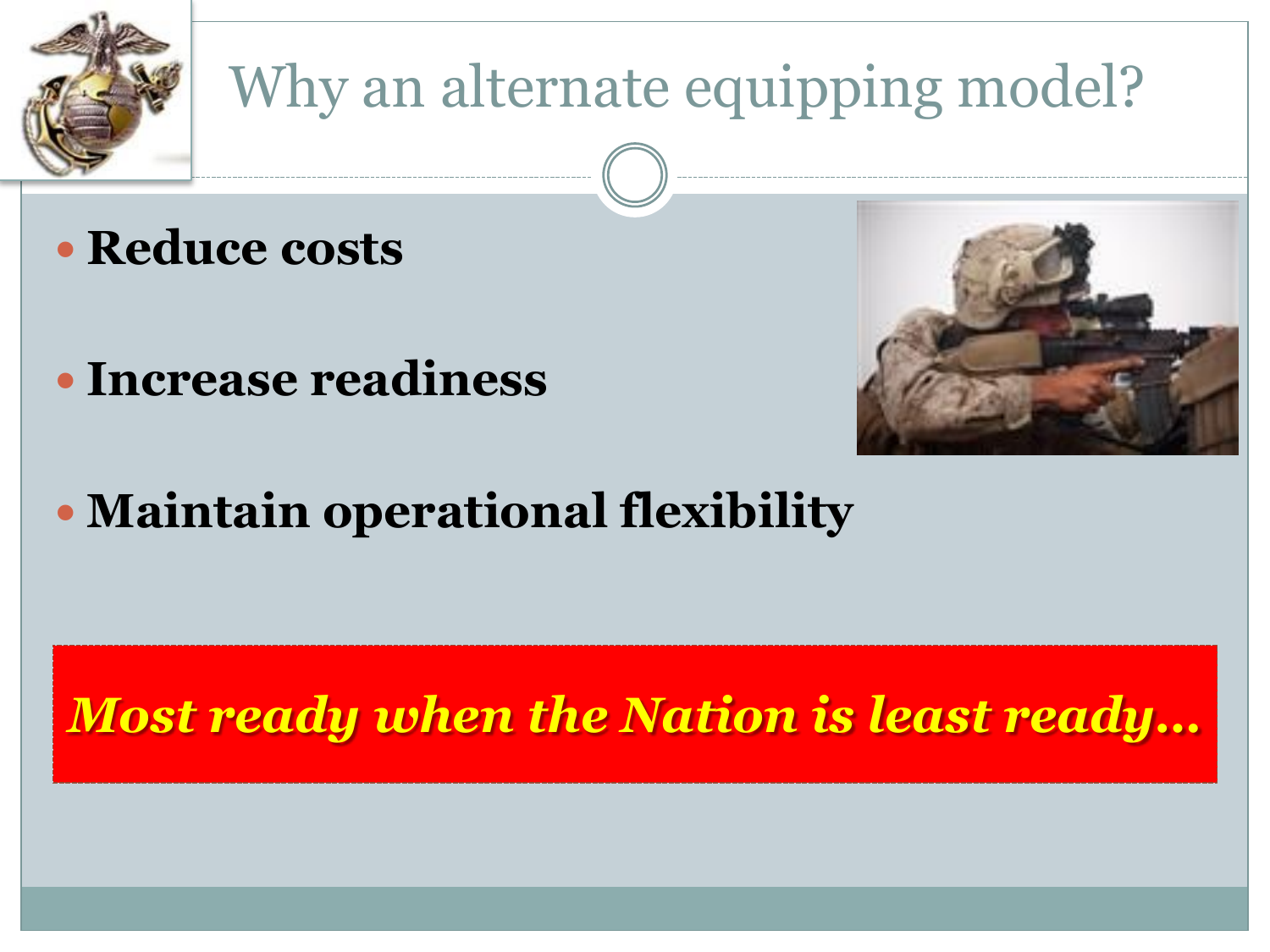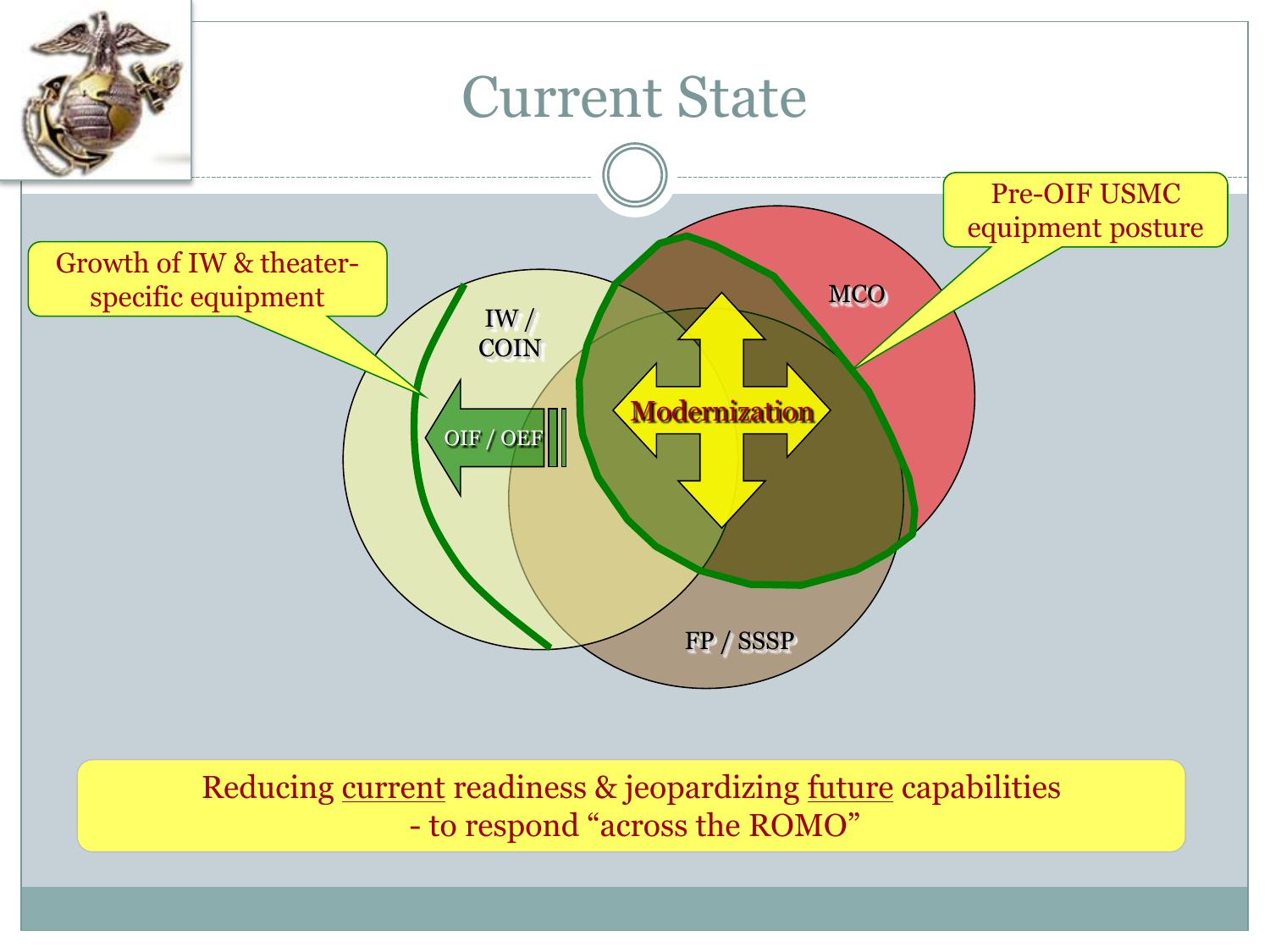